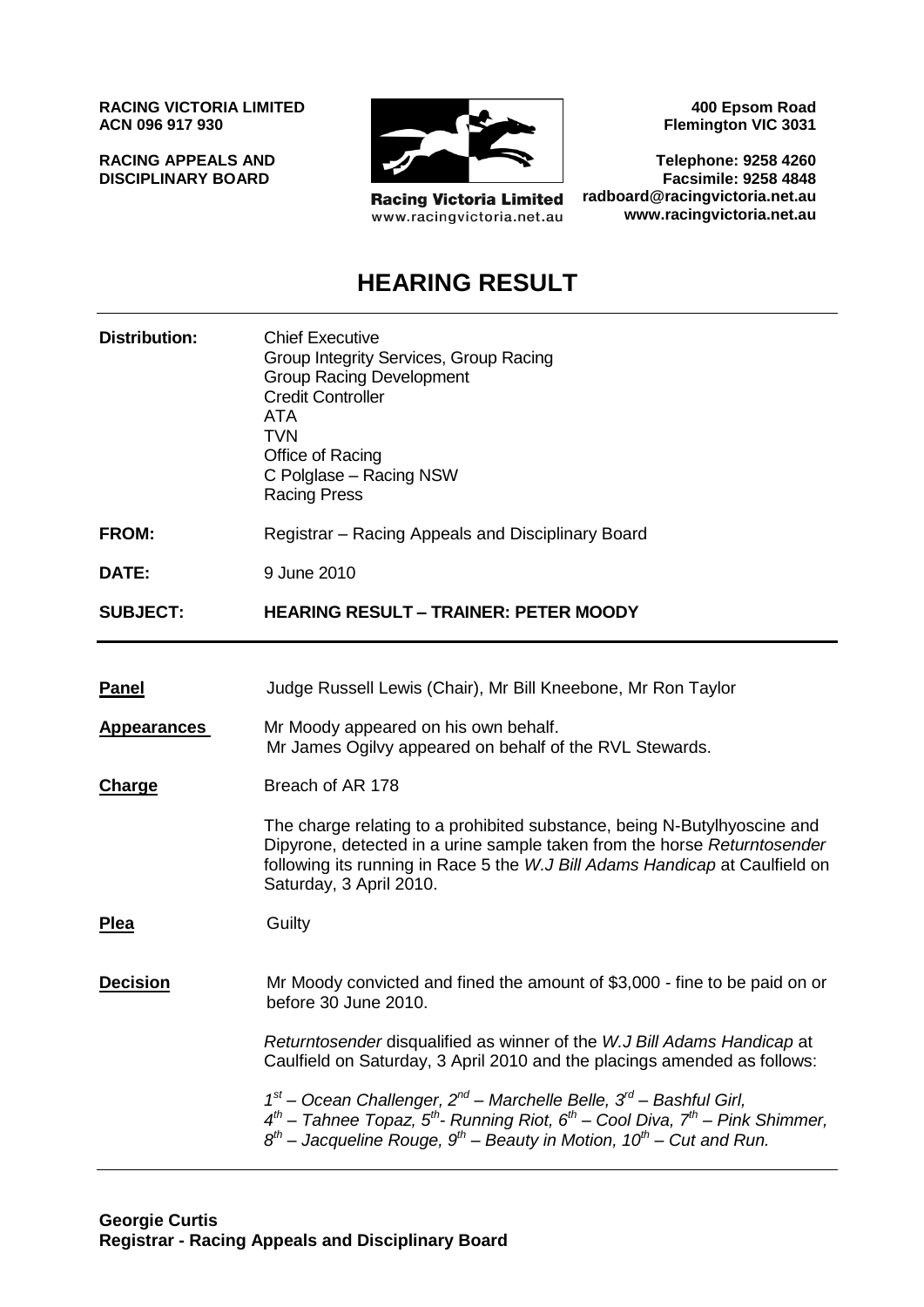# **TRANSCRIPT OF PROCEEDINGS**

### **RACING APPEALS AND DISCIPLINARY BOARD**

\_\_\_\_\_\_\_\_\_\_\_\_\_\_\_\_\_\_\_\_\_\_\_\_\_\_\_\_\_\_\_\_\_\_\_\_\_\_\_\_\_\_\_\_\_\_\_\_\_\_\_\_\_\_\_\_\_\_\_\_\_\_\_

**HIS HONOUR JUDGE R.P.L. LEWIS, Chairman MR W. KNEEBONE MR R. TAYLOR**

#### **EXTRACT OF PROCEEDINGS**

### **TRAINER: PETER MOODY**

**DECISION**

#### **MELBOURNE**

#### **WEDNESDAY, 9 JUNE 2010**

MR J. OGILVY appeared on behalf of the RVL Stewards

MR P. MOODY appeared on his own behalf